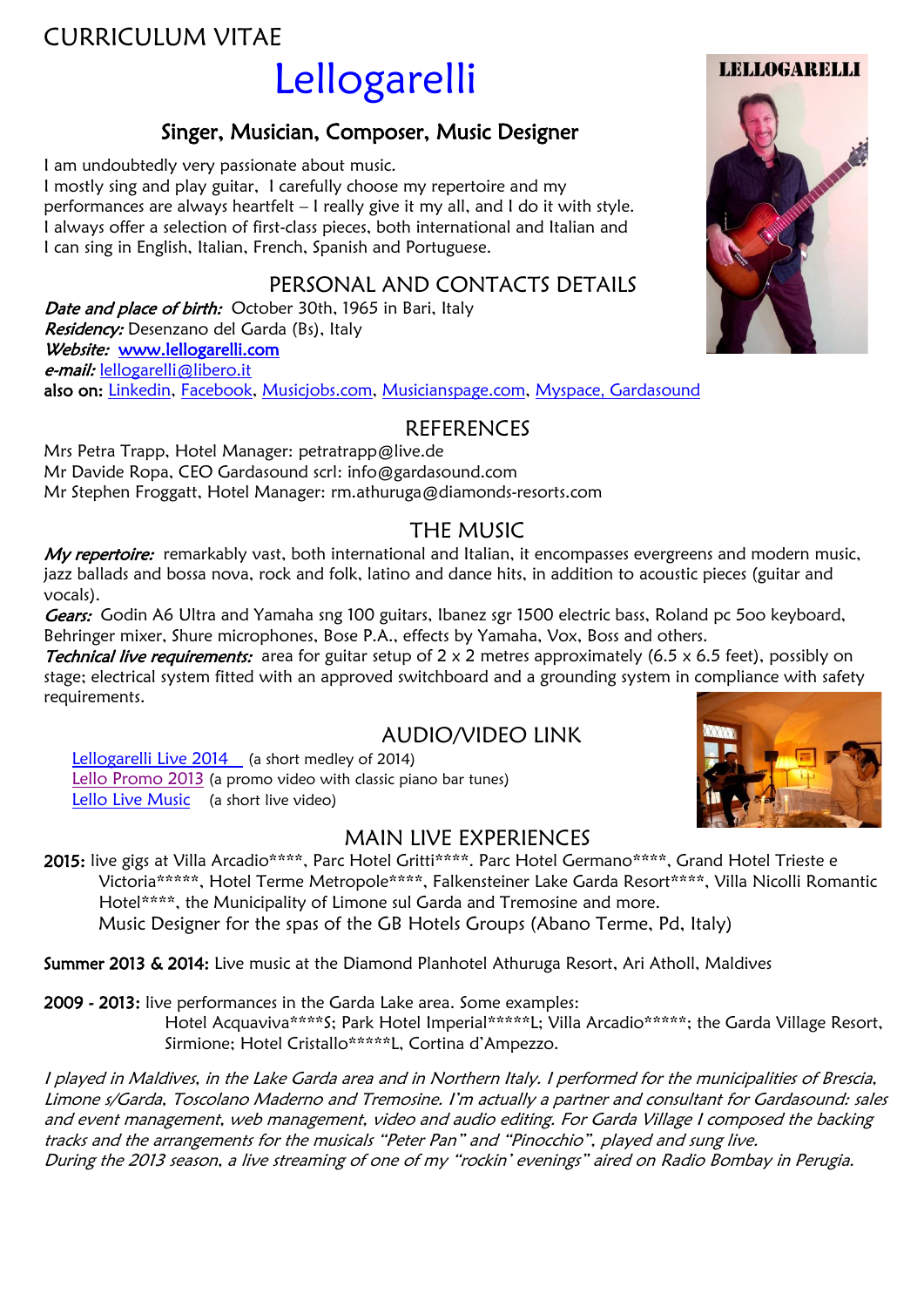### $2001 - 2005$ :

- Nubian Village, Nabq Bay, Egypt
- Hotel Poiano, Garda Lake, Italy
- Dhiggiri Resort, Maldives (2003,2004)
- Miss Egypt & Grand Princess ships, Nile Cruises, Egypt
- Greta cafè, american & oysterbar, Bari, Italy
- Hotel degli Argonauti , Metaponto, south Italy (2002,2005)
- Hotel Rio Envers, San Sicario, Italian"s Alps

### Summer 1999 and 2001:

- Gran Dominicus Resort, Dominican Republic
- Reef Oasis Resort, Egypt

I started my career as a solo artist, using midi backing tracks, guitar and keyboard. Performances in Italy and abroad. At the "Gran Dominicus" resort (in the Dominican Republic) I recorded the backing tracks for the musical "Seven Brides for Seven Brothers" (sung live), arrangements and handled the mixing. I created jingles for various events.

1995-1999: Live music in some clubs and hotels in Perugia, Italy.

Singer, guitar and bass player, often in a duo line-up, playing together with a piano player.

1989 -1994: Singer, musician, duo or band leader in the following Club Mediterranée Resorts:

- Club Med" Kamarina, Sicily, Italy ("89, "90, "94)
- Club Med' Otranto, South Italy ('89,'91)
- Club Med" Pompadour, France
- Club Med" Santa Teresa, Sardinia, Italy
- Club Med" Agadir, Morocco
- Club Med" Opio, France

### Musician, singer, duo or band leader in several Club Mediterranée.

Performances for various lineups, including big bands with more than 10 members. I've played a lot of styles as jazz, brazilian's, dixieland, french's and the evergreens. At the Club Med in Pompadour I took part in the production and live performance of the musical "Starmania", a rock opera by Michel Berger.

1986 – 1989: Bass player and backing vocalist for Zona (rock band with an original repertoire) and for other piano bar lineups.

Studio recordings, live concerts, performances in squares and theatres, tv broadcasts (Rai) and airplay.

### EDUCATION

School license: Professional hotel diploma in Bari, Italy, 1986. Languages: Italian (mother tongue), fluent French & English, basic German and Spanish.

### HUMAN & PROFESSIONAL SKILLS

- Proper image, superior written and oral communication skills
- Enthusiastic approach to the live performances
- Aptitude for self control and problem solving
- Able to develop relationship with the audience
- Able to create a jazzy and night-club ambiance, a modern and party evening, rock nights, a tribute event (tribute to the Beatles, Elton John, Pink Floyd etc)
- Author of original songs and jingles;
- Music designer for events and shows
- Competencies in audio home-recording, editing and mixing
- Managerial skills acquired through the hotel experiences

### OTHERS SKILLS AND COMPETENCES

Management positions in 4 and 5 stars Hotels. Good skills in the use of technological systems (safety training, fire fighting systems, Good creativity is expressed through writing and with graphics programs. Able to self customize and repairing the musical equipments.



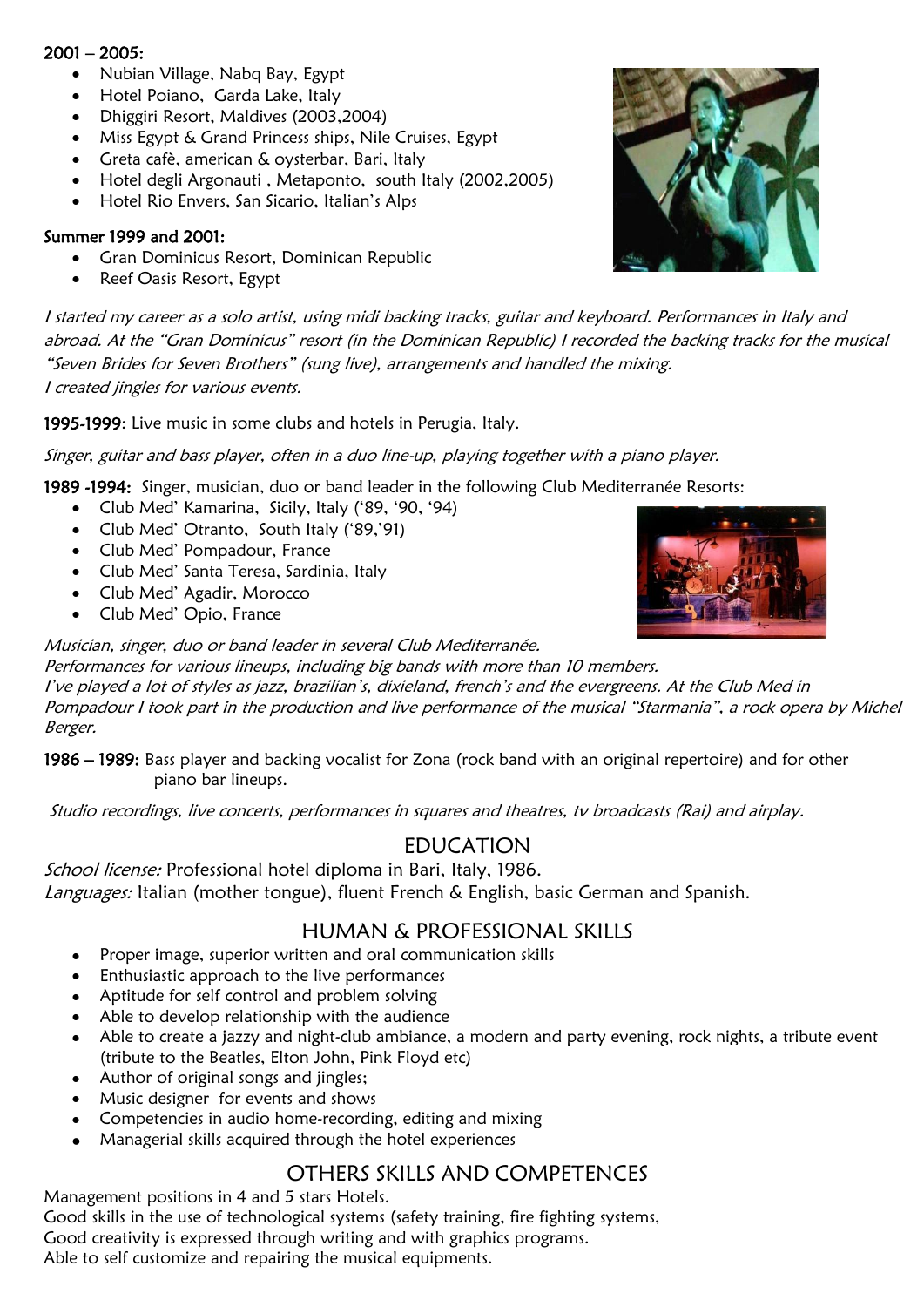

![](_page_2_Picture_1.jpeg)